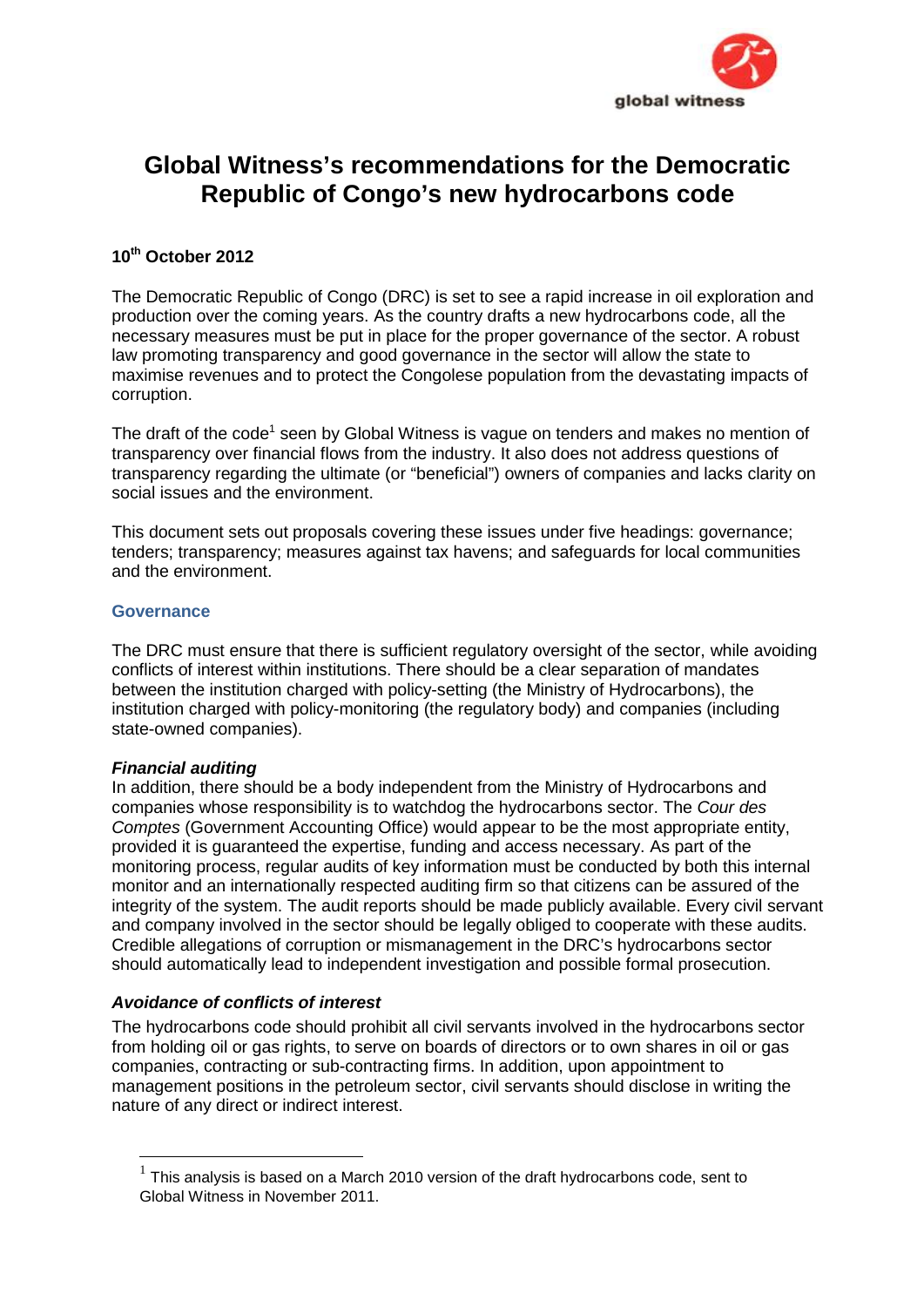## **Tenders**

*This section should be read in conjunction with Global Witness "Citizens' Checklist"<sup>2</sup> , aimed at preventing corruption in the award of oil, gas and mining licences. The Checklist goes into more detail on how natural resource rights should be allocated and contains several other proposals that should be integrated into the hydrocarbons code.*

Tenders are the best way of ensuring that the state will get the highest possible prices for its oil and gas resources. Furthermore, open tenders would help prevent corruption, by ensuring that all companies are dealt with in an impartial manner. A number of countries, including South Africa and Algeria, already ensure that nationally owned hydrocarbons assets are sold off by tender as the rule.

The new hydrocarbons code should state clearly that open and competitive tenders are obligatory for the allocation of oil and gas licences by the state. This should apply for each of the three upstream stages outlined in the draft code: surveying (the initial research into hydrocarbons resources in an area, which is often undertaken before blocks are attributed), exploration (the more in-depth surveys within specific blocks) and production. Key information regarding the bids should be published at every step of the process. In the draft code seen by Global Witness, a tender process is described only for exploration and production permits and it is not stipulated that this is mandatory.

These tenders should be based on equal treatment of bidders. Surveys and information on the oil or natural gas blocks should be made available to bidders. The terms governing contracts should be set out in law or regulation to the greatest extent possible. Model contracts that have been subject to a detailed legal review should be used as a template for negotiating bids during the allocation process.

There should be mandatory disclosure of beneficial ownership and audited accounts for prospective bidders in tenders. Companies should be prohibited from bidding if they cannot demonstrate technical expertise or are not financially viable. Companies with a history of corruption, tax evasion, illegal environmental destruction or any other criminal activities should also be forbidden from bidding.

All hydrocarbons assets to be sold by the state should be valued by internationally respected auditors and these valuations should be published.<sup>3</sup>

In exceptional cases where open bidding may not be feasible, the public agency responsible for the award of rights should be required by law to justify the exception to both the legislature and the public.

## **Transparency**

The Congolese government has already taken the positive step of publishing several oil contracts, in line with a May 20, 2011 decree, and has published its second report under the Extractive Industries Transparency Initiative (EITI). However, the DRC must go further and ensure full transparency over the allocation of rights for exploration and production, and over production and revenue data. This would help prevent corruption and ensure that the Congolese population benefits as much as possible from the emerging hydrocarbons sector.

 $2$  The list can be found at

http://www.globalwitness.org/sites/default/files/A%20citizens%20checklist%20EN%20Jan%20 2012.pdf

 $3$  This is the case in Norway.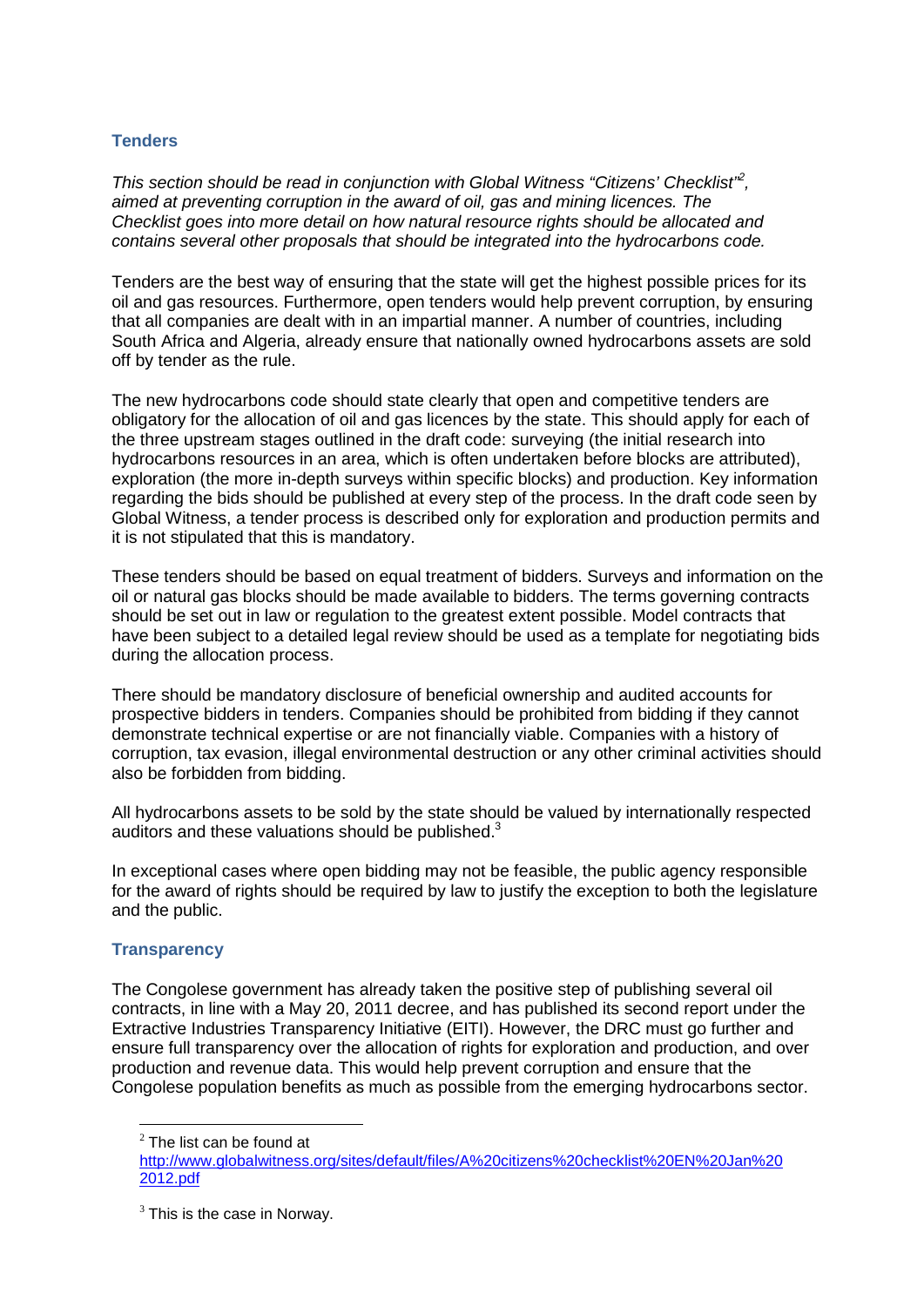The hydrocarbons code should provide a clear legal basis for:

Disclosure of the financial situation and corporate ownership (including details of beneficial ownership)<sup>4</sup> of all companies active in the hydrocarbons sector and a list of members of their boards of directors. Any directors who serve purely as nominees for other individuals should declare their status and who they are acting for. Hidden control of companies helps facilitate corruption and, for this reason, steps should be taken to ensure the real owners and directors of companies are known.

- Full disclosure of all oil contracts within 60 days of their coming into effect, as prescribed by the May 20, 2011 decree.

The obligatory publication of all production data and sales and revenue figures by the state, in accordance with the EITI. Likewise, companies should be obliged to publish what they pay to the government on a project-by-project basis.<sup>5</sup> The appropriate authorities (notably the Central Bank of Congo and the Ministry of Finance) should ensure that these figures are reflected in and reconciled with the national budget.

Publication of all signature bonuses paid, listed by company, for each contract signed. This information should be published by the appropriate financial institution (Ministry of Finance or Central Bank of Congo).

#### **Measures against tax evasion**

The hydrocarbons code should include measures to combat tax evasion through transfer mispricing schemes, which are believed to cause huge losses to the Congolese treasury. These measures should include a stipulation that any trade between affiliated companies takes place on an "arm's length" basis. That is, products must be sold at what can fairly be considered international market rates and any goods imported by one company from an affiliate must not be purchased at artificially high prices. A provision along these lines already exists in the present Mining Code (article 265) and the principle should be extended to the oil sector. The *Cour des Comptes* or other appropriate body should monitor the implementation of these rules and ensure that any companies contravening them are sanctioned.

#### **Safeguards for local communities and the environment**

The DRC's territory abounds with lakes, rivers and national parks on which the livelihoods of local communities and the world's ecosystem depend. It is crucial that the hydrocarbons code reflects international and national legislation.

#### *Hydrocarbons activities and environmental legislation*

As a signatory of the Convention on World Heritage, the DRC should ensure that its new hydrocarbons code includes clear environmental rules. The draft code seen by Global Witness does state that activities relating to the hydrocarbons sector are forbidden in protected sites but then says that the minister in charge of the sector can overrule this. In the opinion of Global Witness, hydrocarbons surveying, exploration and production should be expressly forbidden in protected sites without exception.

#### *Impact assessments*

In order to prevent tensions that could lead to conflicts, environmental and social impact assessments should involve consultation with people from local communities. This involvement is crucial as the impact of oil operations on a local community can be extreme.

<sup>&</sup>lt;sup>4</sup> These provisions have just been included in the Republic of South Sudan's first oil law that was passed by the country's parliament (article 79c).

<sup>&</sup>lt;sup>5</sup> Project is equivalent to activities governed by a single contract, licence, lease, concession or similar legal agreements with a government upon which payment liabilities arise. Where any payment liabilities are incurred on a different basis, reporting shall be on that basis.